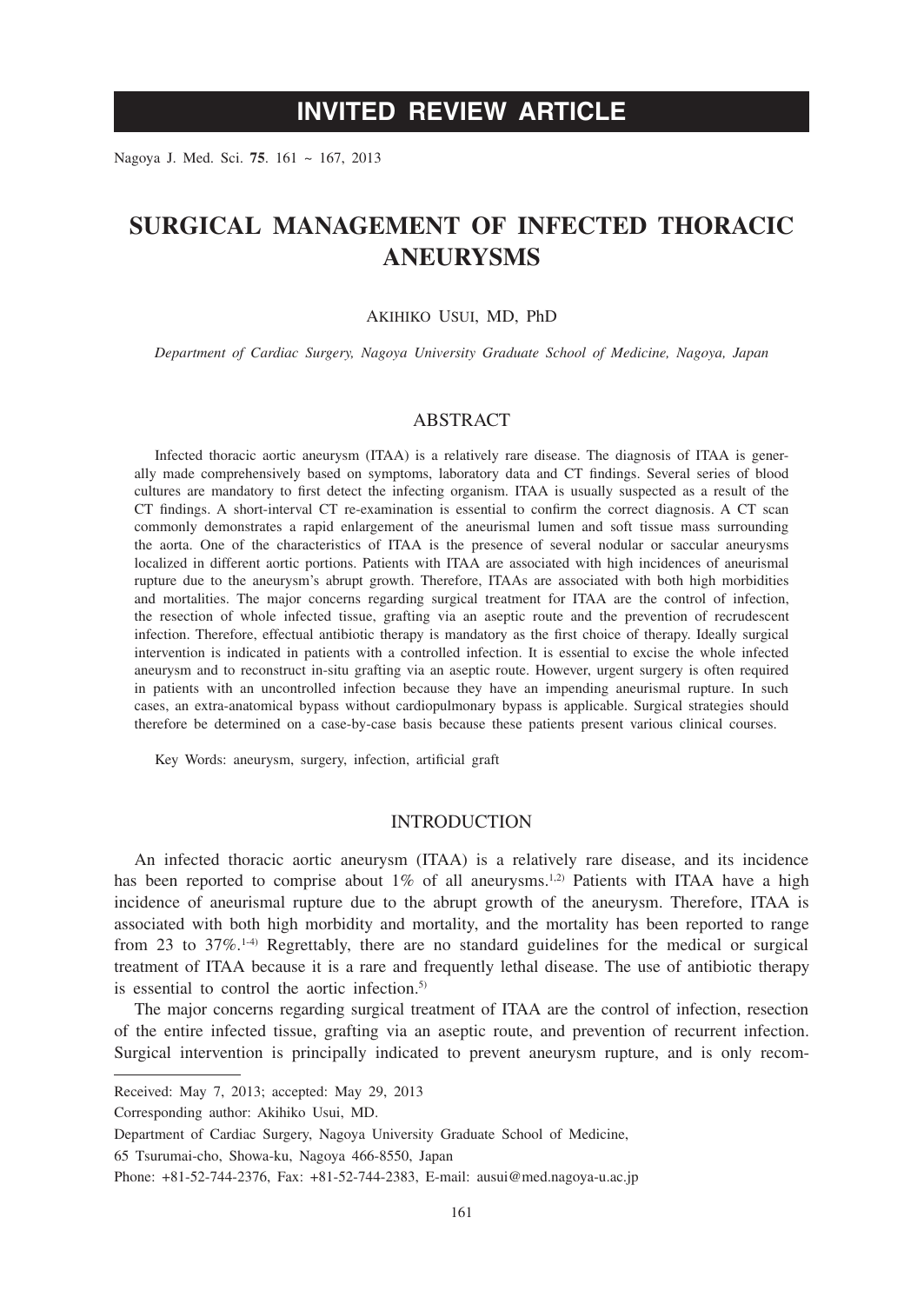Akihiko Usui

mended when the maximum diameter of the aneurysm is over 55 mm or when rapid expansion of the aneurysm is observed. Ideally, surgery is performed only in patients with a controlled infection, and for such patients *in-situ* reconstruction is also ideal. However, emergency surgery is often required in patients with uncontrolled infection, due to the risk of aneurysmal rupture. In such cases, extra-anatomical bypass is useful for avoiding routing in the infected site and is better than using cardiopulmonary bypass, because cardiopulmonary bypass may reduce the immunologic competence following surgery.

## CLASSIFICATION

Infected aortic aneurysms have historically been classified into the following four types; mycotic aneurysms, microbial arteritis with aneurysm, infected preexisting aneurysms, and posttraumatic infected false aneurysms.6) Mycotic aneurysms develop when septic emboli of cardiac origin lodge in the lumen or the vasa vasorum of the aorta. Mycotic aneurysms can occur in both normal and abnormal arteries and develop in virtually any named artery. The predominant organisms are reported to be gram-positive cocci.<sup>7)</sup> Microbial arteritis with aneurysm is the most common condition that causes ITAA. Diseases of the intima with atherosclerosis allow bloodborne bacteria to inoculate the aortic wall. When an infection is established, suppurations, localized perforation and false aneurysm formation occur. The predominant microorganisms involved in microbial arteritis are *Escherichia coli*, and *Salmonella* and *Staphylococcus* species.8) An infection of preexisting aneurysms is the infection of atheroscleorotic aneurysms. The abdominal aorta is the predominant site, and the most prevalent organisms are *Staphylococcus* species.9) Post-traumatic infected false aneurysms are the most prevalent type of infected aneurysms that develop in the peripheral arteries. The femoral and carotid arteries are the predominant sites.<sup>10)</sup> This type of infection may also occur in the thoracic aorta accompanied by endovascular stent grafting.

#### **DIAGNOSIS**

The clinical symptoms of ITAA are fever, and chest / abdominal pain or discomfort. Most patients present with a fever of unknown origin and are treated with antibiotics. Infected aneurysms occur in all age groups, but the typical patient is older and has asthelosclerosis.

Blood examination usually reveals leukocytosis and positive levels of blood C reactive protein, but these examinations are nonspecific. Several series of blood cultures are mandatory to confirm the causal bacterial species, however, negative blood cultures are common because that the majority of patients receive antibiotics before confirming the diagnosis of ITAA. The rate of positive cultures is reported to be 50 to  $70\%$ .<sup>11)</sup> The most frequent source of infection has not been identified; however, gram-positive organisms such as *Staphylococcus aureus* are predominant, in addition to *Salmonella* species. Gram-negative organisms such as *E. coli* or *Bacteroides* species are also frequently observed.2)

The diagnosis of ITAA is generally made comprehensively based on symptoms, laboratory data and CT findings. ITAA is generally suspected from results of CT findings in patients with symptoms of unknown fever and/or focal chest pain or discomfort. A short-interval CT re-examination is also essential to confirm the correct diagnosis<sup>12,13</sup>) (Fig.1-3). As with noninfectious aneurysmogenic processes, the CT scan commonly demonstrates rapid enlargement of the aneurysmal lumen and a soft tissue mass surrounding the aorta. CT findings of ITAA often reveal aortic nodularity, an irregular configuration, rupture of calcification, or air in an aortic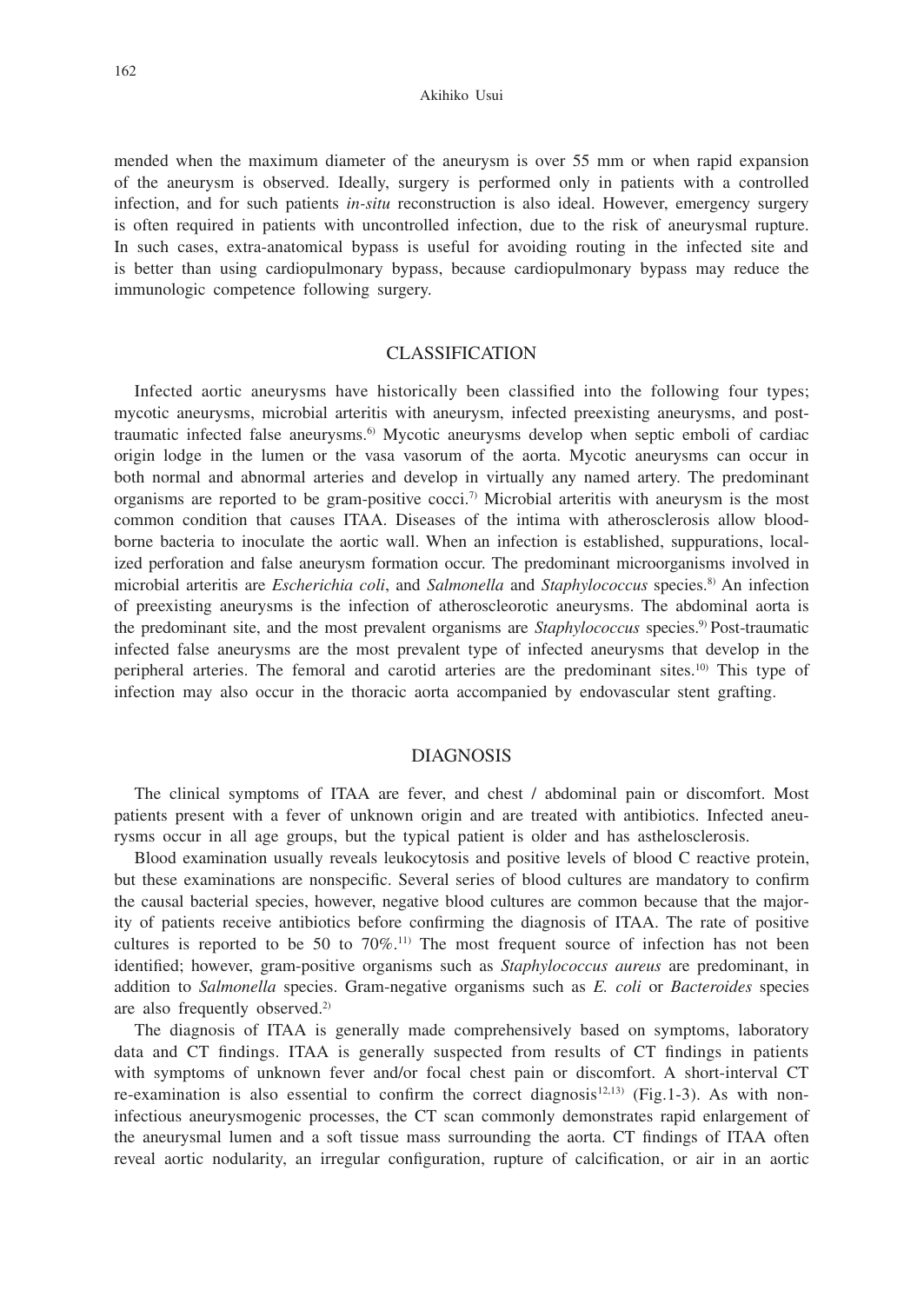#### INFECTED THORACIC ANEURYSMS



**Fig. 1-5** Enhanced chest CT findings of a 66-year-old male. Distal arch aorta revealed an ulcer-like protrusion with low density mass under thickened and enhanced adventitia at first (Fig.1). The ulcer-like protrusion expanded abruptly (Fig.2), and the diameter of the aneurysm increased from 40 mm to 70 mm within 10 days (Fig.3). The aneurysm developed as a result of invasion of bacteria into the aortic vessel wall (microbial arteritis with aneurysm). He also had an infrarenal abdominal aortic aneurysm. This aneurysm expanded from 30 mm to 40 mm in diameter within the same period (Fig.5).

wall.<sup>2)</sup> One of the characteristics of ITAA is the presence of several nodular or saccular aneurysms localized in different aortic portions, $12$  (Fig.4,5). Indeed, infected aneurysms commonly develop as a result of bacteria invation into the aortic vessel wall (microbial arteritis with aneurysm). This type of aneurysms usually reveals several nodular or saccular manifestations. The presence of multiple aneurysms demonstrating either a saccular or nodular type, with a rapid expansion in size, are the most typical CT findings for ITAA.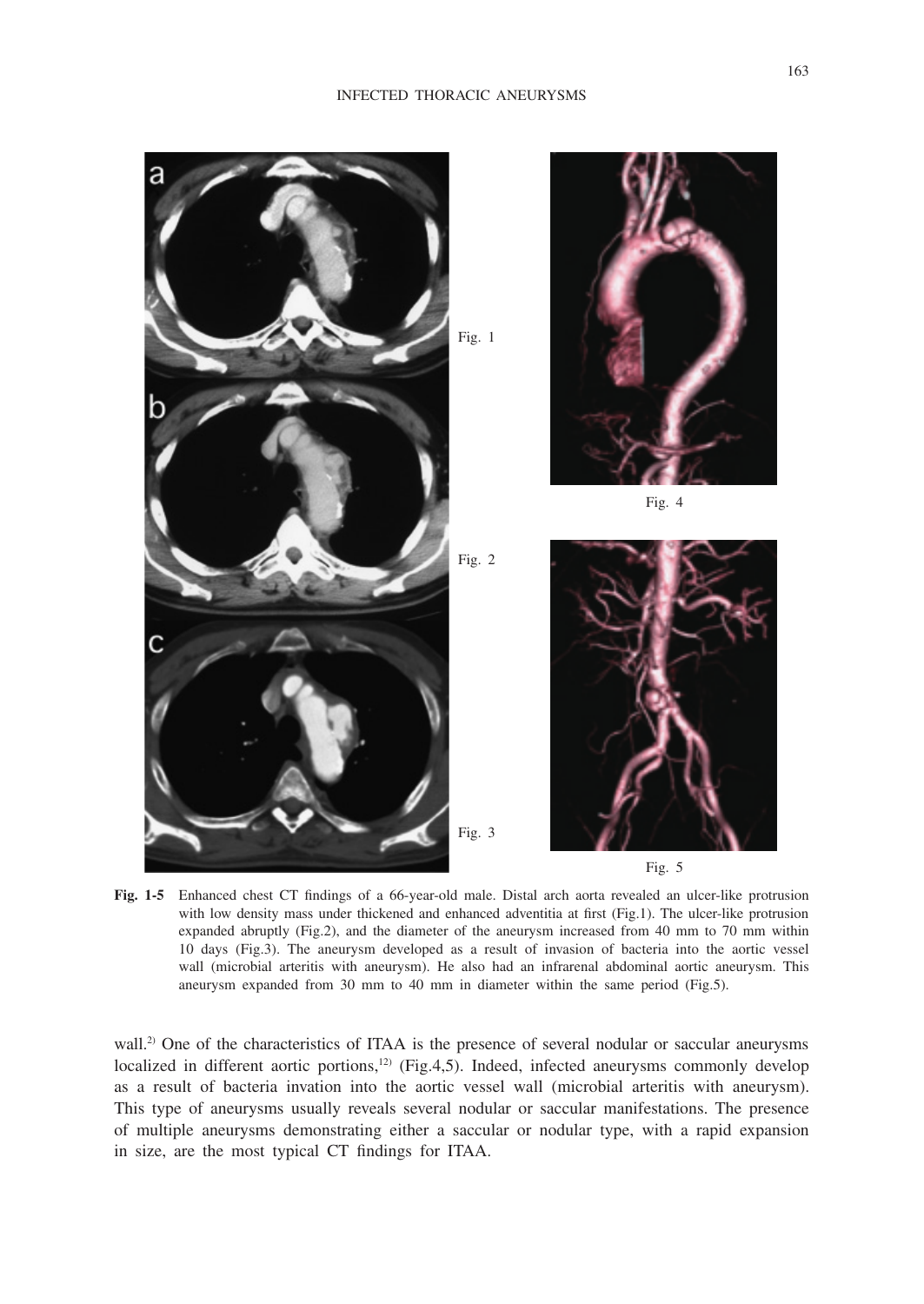The utility of intravenous digital subtraction angiography (DSA) in the aorta and femoral artery has been established. However, multi-detector computed tomography (MDCT) is a more useful method for detecting the shapes and other aspects of aneurysms, (Fig.4,5). It has recently become a routine diagnostic method. Magnetic resonance imaging may also prove helpful when screening certain anatomic sites or when contrast media is contraindicated.<sup>14)</sup> The diagnosis of the site and severity of inflammation are another concern. Gallium scintigraphy has usually been used, but positron emission tomography (PET) can diagnose the precise site of inflammation. The following SUV (standardized uptake value) is important for deciding positive findings.

SUV = uptake (kBq/mL) / injected dose (kBq) / patient weight (g)  $^{15}$ 

Infected aortic aneurysm occurred in thoracic aorta in 32% of cases, upper abdominal aorta in 26% of cases and lower abdominal aorta in 42% of cases, however, multiple aneurysms were detected in many cases.<sup>16)</sup>

### ANTIBIOTICS THERAPY

Patients with ITAA have a high incidence of aneurysm rupture due to rapid growth of the aneurysm. Therefore, ITAA is associated with both high morbidity and mortality. Antibiotic therapy, using agents which are sensitive and effective against the specific causal bacterial species, is mandatory for treating the infection. However, the actual cause of infection generally cannot be identified. Broad spectrum antibiotic therapy should be initiated in such cases. Ampicillin or Cepharosporin, which combat *Salmonella* species, should be the first choice antibiotics. Bactericidal antibiotics must be given both before and after surgery, with continuous administration ranging from 4 to 8 weeks.<sup>2)</sup> Close cooperation with an infection control team is mandatory.

### SURGICAL INTERVENTION

Elective surgery is ideal for patients demonstrating a controlled infectious state. However, emergency surgery is often unavoidable due to the risk of aneurysmal rupture. It is still difficult to determine the optimal timing of surgical intervention and the best surgical procedure. Shortinterval CT re-examinations are helpful for determining the best timing for surgical intervention. A maximum aneurysm diameter of more than 55 mm is the principle indication for surgical intervention. In addition, a case with an abrupt aneurismal expansion of over 10 mm/week should be indicated for urgent surgery as an impending aneurysmal rupture.

The major concerns about surgical treatment for ITAA are ensuring the resection of the entire infected tissue, reconstruction of the vessels via an aseptic route, and prevention of re-infection. The exclusion or debridement of the infected aneurysm and surrounding tissues is essential, especially during the active infection phase. However, when such patients are complicated with pyothorax, an *in-situ* reconstruction should be avoided to prevent re-infection, while an extraanatomical bypass is feasible,<sup>17)</sup> An *in-situ* reconstruction can be performed and is ideal, when the entire infected tissue can be successfully excised from the patient, and the infectious state is under sufficient antibiotic therapy control.

The use of a woven Dacron graft soaked with antibiotics has been reported to prevent graft infection even during *in-situ* replacement.<sup>1,18,19</sup>) Rifampicin is also commonly used for soaking prosthetic woven Dacron grafts. Experimental studies demonstrated prolonged antistaphylococcal activity of Rifampin-bonded, gelatin-impregnated Dacron grafts after implantation in the arterial circulation.20) A silver-coated polyester prosthesis is also available for management of aortic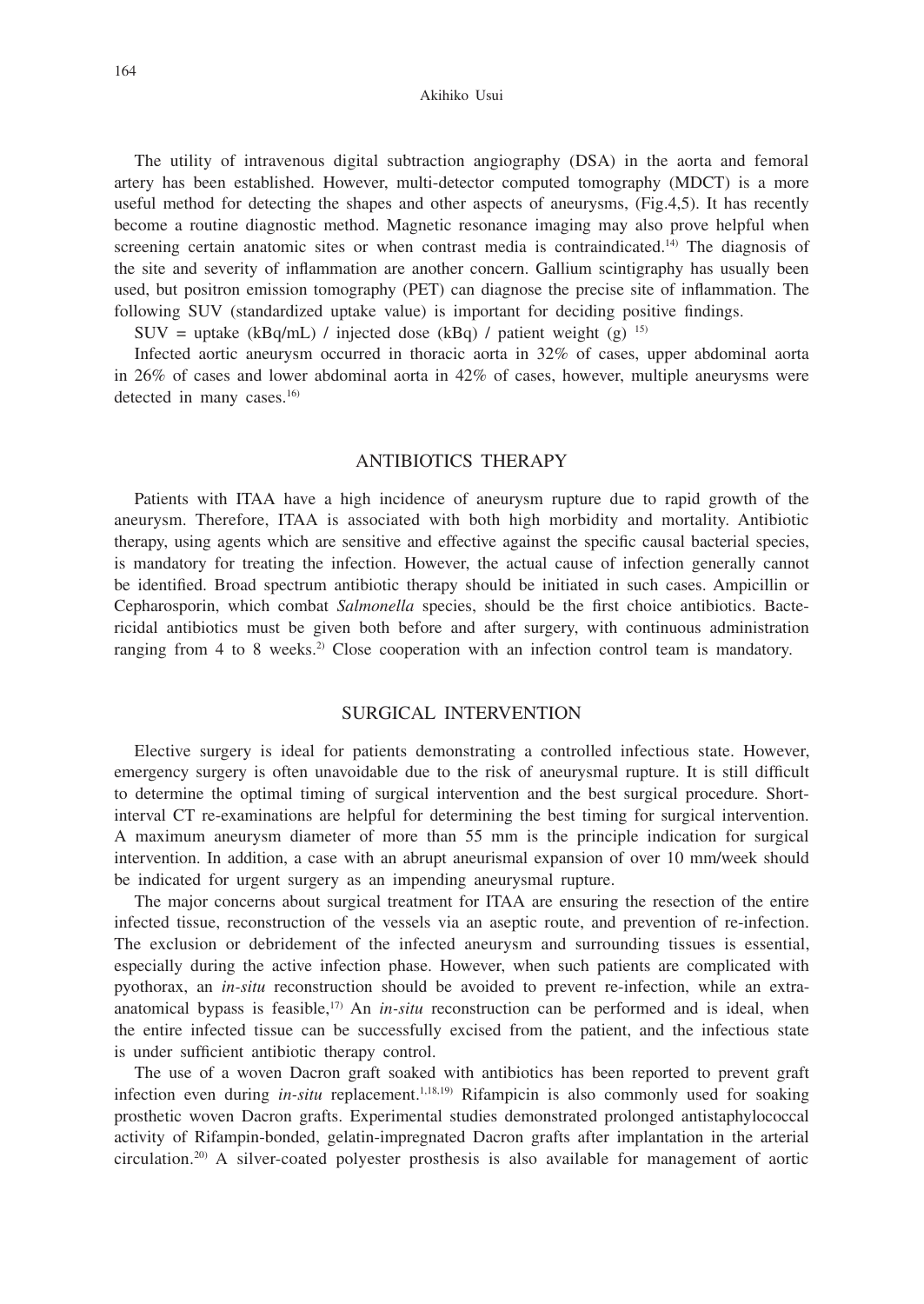infections, and favorable outcomes have been reported.21) A cryopreserved homograft is known to better resist bacterial colonization and to present better mechanical properties than prosthestic grafts.22) However, *in-situ* aortic reconstruction with a cryopreserved homograft in an infected field still carries a high mortality rate.23) In order to reduce the risk of infection after resection of an ITAA, the defect is often filled with the omentum, or grafts are wrapped with the omentum (omentpexy). This is because the omentum has abundant blood circulation and good sterilizing properties.24)

Kam and colleagues reported that endovascular aortic repair (TEVAR) could be successfully carried out in an HIV positive immunocompromised host with ITAA.25) However, TEVAR for ITAA is considered to be associated with a high risk of recurrence of infection, especially when aneurysms form a fistula with the gastroinstestinal tract or respiratory tract.26) Stellemes and collegues performed TEVAR as emergency therapy despite suspected aortic infection in 6 cases and reported 1 hospital mortality. They concluded that TEVAR as emergency therapy is feasible, but life-long clinical and morphological surveillance remains mandatory as recurring infection cannot be entirely excluded.<sup>27)</sup> Endovascular stenting may be indicated for high co-morbidity patients under a controlled infection state. The bridge use of TEVAR can be considered to prevent an aneurismal rupture, but open surgery should be scheduled under cautious follow-up. The surgical strategies for ITAA should be determined on a case-by-case basis and include a careful CT follow-up.

### PATHOLOGICAL FINDINGS

Specimens obtained from the ITAA usually reveal the presence of lymphocytes and neutrophils, while plasma cells invade the aortic tissue with signs of an infected aneurysm. These findings are identical even in patients treated surgically during the controlled infection phase. Pathological findings are helpful for confirm infectious aneurysms.

### CLINICAL OUTCOMES

Although ITAA is a relatively rare disease, it has a high morbidity and mortality rate. Intensive antibiotic therapy is an integral part in the effective management of this disease.28) The type, duration and dose of antibiotics should be determined according to the guidelines for infected endocarditis.5) The mortality of ITAA is much higher than for non-infected aneurysms because the prognosis of ITAA is greatly influenced by the management of infection. Therefore, antibiotic therapy is the most essential part of the treatment for ITAA.

Clinical outcomes for ITAA vary according to the surgical strategy employed. There was no large volume clinical study of extra-anatomic reconstruction for ITAA. A clinical study of axillobifemoral bypass for infected infra-renal abdominal aortic aneurysm has been reported.29) It showed that early and overall mortality were 24% and 42%, respectively. A higher rate of late complications was reported, including aortic stump rupture or graft infection. Several series have reported satisfactory outcomes with *in-situ* reconstruction, but results varied according to the graft materials. Reconstruction with *in-situ* cryopreserved allograft showed superior disease-related survival-free reoperation than that treated with prostatic graft.<sup>22)</sup> The U.S. cryopreserved aortic allograft registry reported a 30-day mortality rate of 13% and an overall mortality rate of 25% during a mean follow-up period of 5.3 months. It was associated with a high complication rate, including limb amputation, hemorrhage, graft occlusion and reinfection  $(3 \text{ to } 14\%)$ .<sup>23)</sup>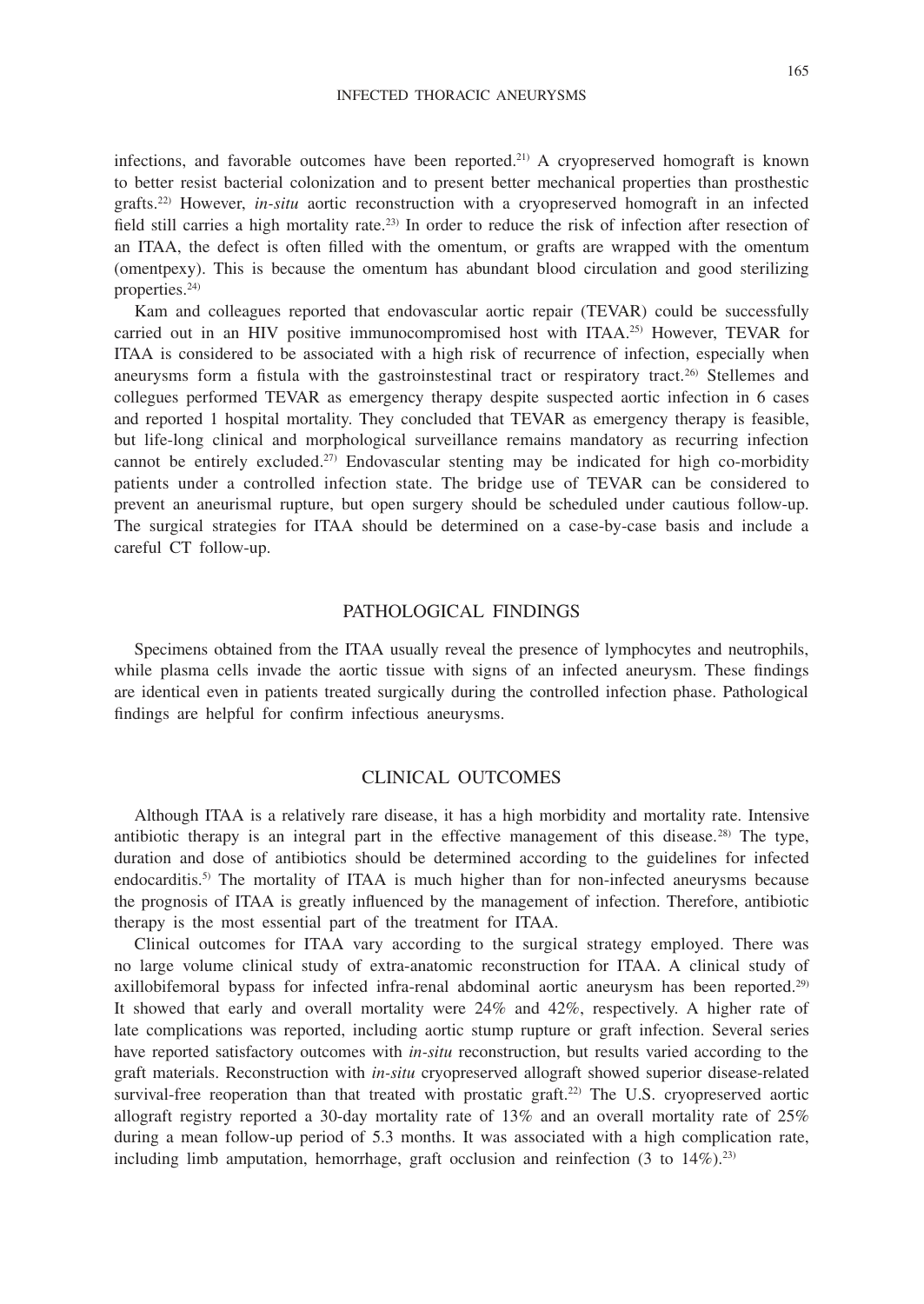#### Akihiko Usui

Reconstruction with an antibiotic-soaked Dacron graft has also been reported with better clinical outcomes. Oderich and coworkers reported an operative mortality of 21% in 43 cases and Muller and coworkers reported an overall hospital mortality of 36% in 33 cases with infected aortic aneurysm.30) However, there are few reports about surgical outcomes of ITAA. Hsu and coworkers reported a hospital mortality of 10% in 10 patients who underwent *in-situ* aortic arch replacement for infected aortic arch aneurysm. They also reported that major complication including hypoxic encephalopathy occurred in 70% patients and late prosthetic graft infection occurred in 10% of patients.31) We experienced 8 cases of ITAA.12) Extra-anatomic reconstruction was performed in 1 patient and *in-situ* reconstruction was performed in 7 other patients. There were no hospital mortalities but a patient who underwent extra-anatomic reconstruction died suddenly 2 years after surgery.

Even when patients can survive the perioperative period, long-term reinfection can occur clinically. It may present as a pseudoaneurysm or hemorrhage. Indications for life-long antibiotic therapy are not well documented, however, cautious follow-up is essential for such patients. The survival rate has been reported to be  $67-76\%$  at 2 years and  $47\%$  at 5 years due to late aortic events.32,33)

## **CONCLUSION**

Patients with ITAA are associated with a high incidence of aneurismal rupture due to the abrupt growth of the aneurysms. Therefore, ITAA is associated with both high morbidity and mortality. The major concerns regarding surgical treatment for ITAA are control of infection, resection of whole infected tissue, grafting via an aseptic route and prevention of recrudescent infection. Therefore, effectual antibiotic therapy is mandatory as the first choice of therapy. Surgical intervention is indicated ideally in patients with a controlled infection. It is essential to excise the whole infected aneurysm and to reconstruct *in-situ* grafting via an aseptic route. However, urgent surgery is often required in patients with an uncontrolled infection due to impending aneurismal rupture. In such cases, an extra-anatomical bypass without cardiopulmonary bypass is applicable, because cardiopulmonary bypass may reduce the immunologic competence and thereby enhance septicemia. Surgical strategies should therefore be determined on a case-by-case basis because patients may present various clinical courses.

#### **REFERENCES**

- 1) Aleksic L, Leyh R, Schorn B. Extra-anatomic management of homograft reinfection after thoracic aortic rupture. *Thorac Cardiovasc Surg* 2006; 54: 428–430.
- 2) Muller BT, Wegener OR, Grabitz K, Pillny M, Thomas L & Sandmann W. Mycotic aneurysm of the thoracic and abdominal aorta and iliac arteries:Experience with anatomic and extra-anatomic repair in 33 cases. *J Vasc Surg* 2001; 33: 106–13.
- 3) Oz MC, Brener BJ, Buda JA, Todd G, Brenner RW, Goldenkranz RJ, McNicholas KW, Lemole GM & Lozner JS. A ten-year experiense with bacterial aortits. *J Vasc surg* 1989; 10: 439–49.
- 4) Fichelle JM, Tabet G, Cormier P. Infected infrarenal aortic aneurysms: when is in situ reconstruction safe? *J Vasc Surg* 1993; 17: 635–645.
- 5) Miyatake K, Akaishi M & Kawazoe K. Guideline for the prevention and treatment of Infective Endocarditis. *Circulation Jounal* 2003; 67: 1039–1076.
- 6) Weaver MR, Reddy DJ. Infected aneurysms, In *Rutherford's Vascular Surgery 7th edition*, edited by Cronenwett and Johnston, pp 2156, 2010, Saunders, Elsevier, Philadelphia.
- 7) Magilligan DJ & Quinn EL. Active infective endocarditis. In *Endocarditis: Medical and surgical management*. Edited by Magilligan DJ, Quinn EL, pp187–203, 1986, Marcel Dekker, New York.